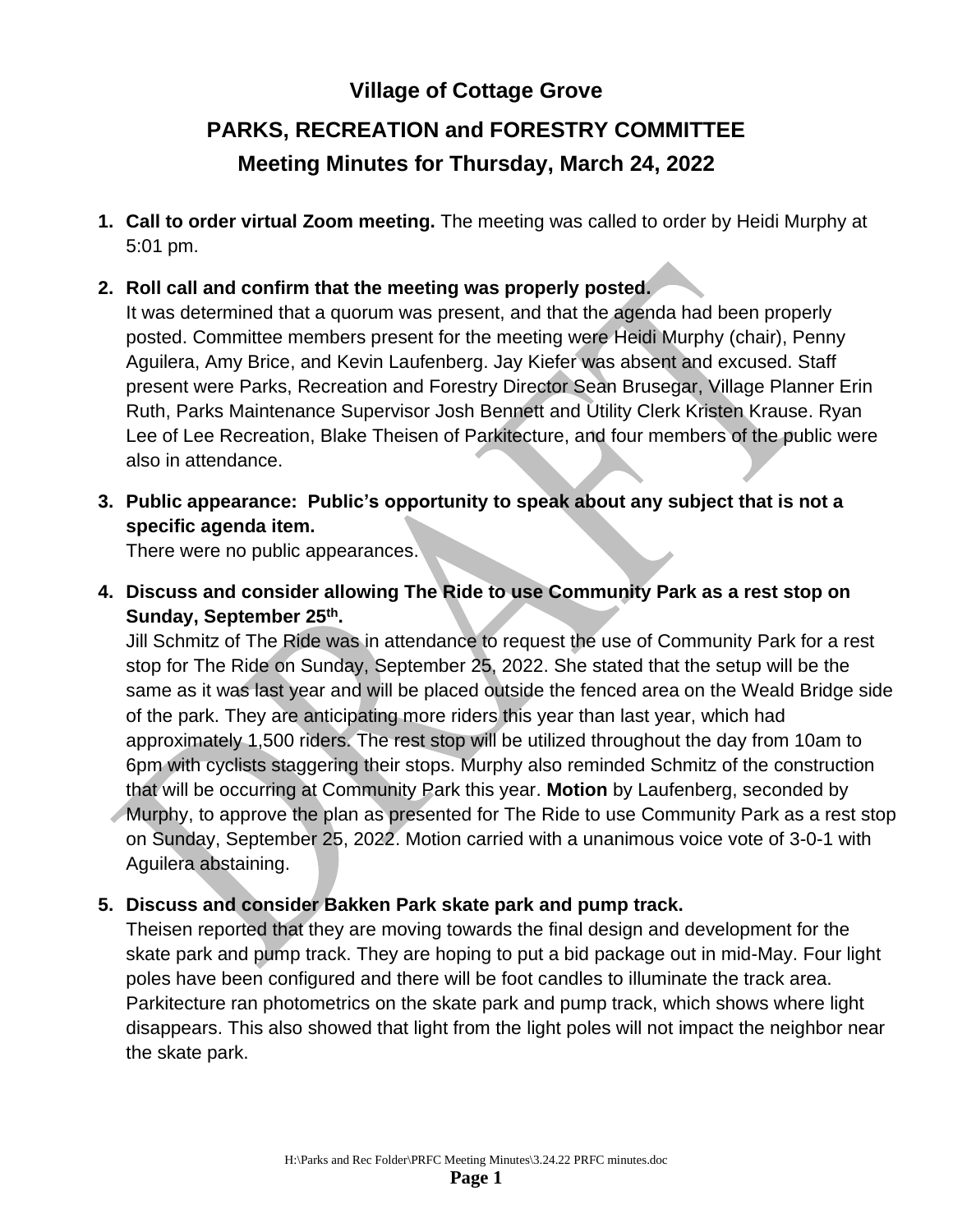# **6. Community Park redevelopment plan update.**

Ryan Lee from Lee Recreation went over the different options for the play equipment. He explained that both options include a poured in place setting for ADA accessibility. The colors are not set, but he was interested in what equipment the committee and public would like to see at the park. Those in attendance preferred the playground equipment/setup in Option 1. Resident Cole Peterson, 1012 Damascus Trail, would like to see more swings (and ADA swing), a dyno-bouncer and bigger slide. Sunny Brown, 409 Weald Bridge, did not prefer the basketball court placement near Weald Bridge, but liked Option 1 for the playground equipment. Brusegar explained that the basketball court is not included in this year's plan for the park, only the playground equipment and pickleball court will be constructed this year. He added that he will continue to reach out to neighbors for input on the rest of the park going forward. Location of the play equipment in proximity to a future structure and the overall position of the equipment was also discussed.

Theisen then presented a rough draft of the pickleball court design with the colors that were selected at the last meeting. After looking at the colors, he asked the committee if they would like something different. Previously picked colors included a light blue field, dark blue main court area and silver/grey kitchen area. The Committee decided that those colors did not appear well in that configuration. Theisen changed where the colors were to a light blue in the kitchen, a dark blue for the main court area and silver/grey field area around the courts. **Motion** by Brice, seconded by Laufenberg, to accept Option 1 as the playground equipment, with the 2–5-year-old play structure located closer to the future shelter and rotating the plan presented 180⁰. Motion carried with a unanimous voice vote of 4-0-0.

# **7. Discuss and consider Red Hawk Park Phase 2.**

Since the inline hockey rink has been removed from the Phase 2 park plans, Ryan Lee was asked to present some play equipment and swing set configurations as an alternate option to the rink. Cole Peterson voiced his approval of an ADA swing and Option 2 of the play equipment configurations. Chuck Pelleymounter, 3006 Red Hawk Trail, emailed Brusegar that he preferred Option 3 of the playground equipment. Jackie Sharpee, 3020 Red Hawk Trail, liked Option 2 and noted that her daughter would like to see a zipline added at this park and asked if that would be a possibility. Brusegar stated that a zip line had not been requested or discussed so far. Swings were the most desired amenity for the park by area residents, but Brusegar will have Lee get a quote for including a zip line. Brusegar also added that more poured in place would be required if a zip line were added. This information will be brought to next month's meeting for discussion. **Motion** by Laufenberg, seconded by Murphy, to table this item until the next meeting. Motion carried with a unanimous voice vote of 4-0-0.

#### **8. Discuss and consider 5-year Parks & Open Space Plan.**

Village Planner Erin Ruth and Brusegar have been doing some background work on the plan, including updating maps and amenities, as well as noting ADA work that has been done since the last plan. Ruth also created Goal #5 (included in the packet) as requested by the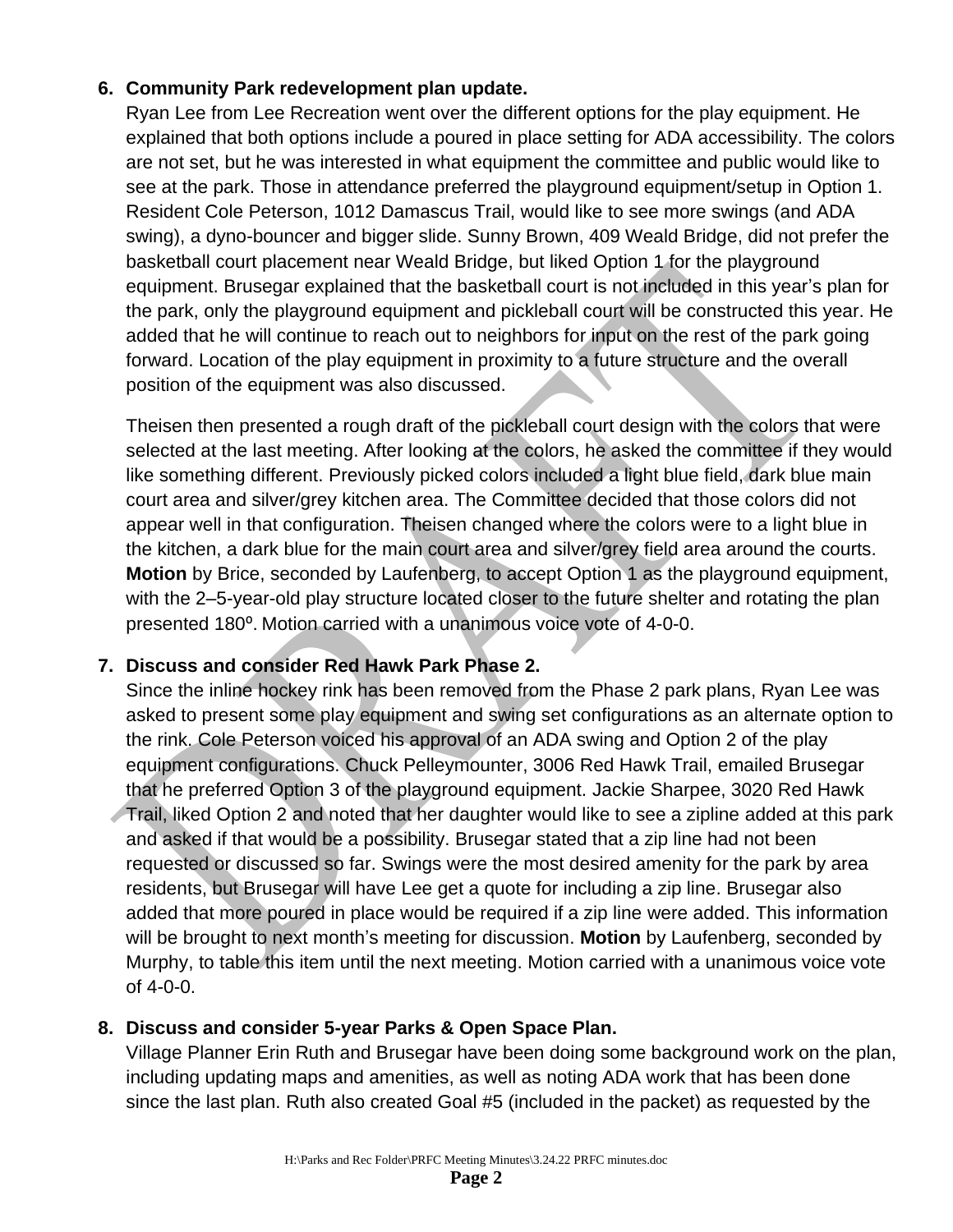committee. Ruth will continue to add to the plan. Brusegar would like to put the survey out for a month and would like to get it out in mid-April. No formal action was taken.

## **9. Update on Program Coordinator position.**

An offer was made to Riley Berning, and he accepted. He will be joining us officially next Monday, March 28 at 8am. We are excited for him to join the team.

#### **10.Director's Report.**

In Recreation news, spring sports season is on the verge of beginning. In the coming weeks, we will hold coaches' meetings via Zoom, get equipment to teams and start practices in early April. Registrations for enrichment programs continue to come in and Safe Kids is returning for the first time since 2019 – we are excited to be able to offer this class again. We are also looking forward to running the Youth Enrichment League Summer Camps. Numbers for these camps are already better than they have been for the last two years. The next few weeks will be for summer preparations: equipment will go out to softball and baseball teams and then organizing for the seasons and scheduling for each program.

In Parks news, staff have been busy extending the ball diamond fences at Northlawn Park with netting to provide more safety for spectators. Spring cleanup of the park will begin once all of the snow has officially melted. Equipment is being maintained and fixed in preparation of spring and summer programming and mowing. Park shelters are also being prepped (plumbing and cleaning) for water to be turned back on in the restrooms. Installation of the new Village logo is being completed on all park signs. Spring cleanup and maintenance has begun at Fireman's Park ball diamond as well as the other diamonds. Trail markers are being pulled and trails are being checked for damage after the winter snow removal. The northern end of Northlawn Park is now slated to become a wet pond to meet environmental requirements. This may not happen for several years, but we will eventually lose programming space in that location. There is nothing formal at this location, but it does get used for soccer. Brusegar also mentioned that he would like to use the remainder of the money that was budgeted for Red Hawk Park (\$225,000) towards the trail at Community Park.

# **11.Approve the minutes of the March 3, 2022, Parks, Recreation and Forestry Committee meeting.**

**Motion** by Laufenberg, seconded by Aguilera, to approve the minutes of the March 3, 2022, meeting as presented. Motion carried with a unanimous voice vote of 4-0-0.

# **12.Future Agenda Items**

- Discuss and consider Parks & Open Space Plan.
- Discuss skate park.
- Discuss Red Hawk Park plan.
- Update on Community Park redevelopment
- Reallocation of funds from Red Hawk
- The next regular PRFC meeting is scheduled for **Thursday, April 28, at 5:00 pm and will be a virtual Zoom meeting**.